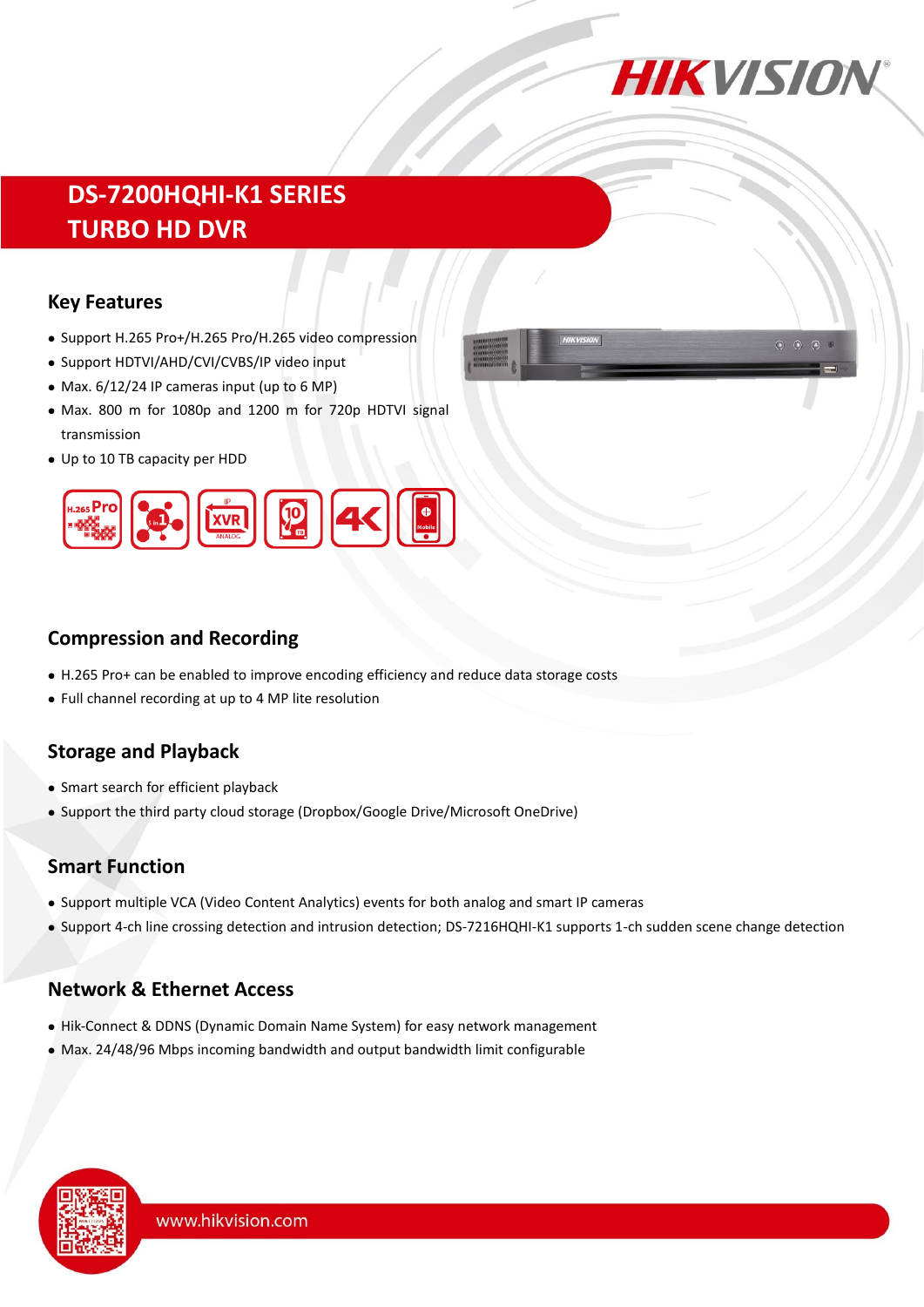

# **Specifications**

| <b>Model</b>               | <b>DS-7204HQHI-K1</b>                                                           | <b>DS-7208HQHI-K1</b> | <b>DS-7216HQHI-K1</b> |  |  |  |
|----------------------------|---------------------------------------------------------------------------------|-----------------------|-----------------------|--|--|--|
| <b>Recording</b>           |                                                                                 |                       |                       |  |  |  |
| <b>Video compression</b>   | H.265 Pro+/H.265 Pro/H.265/H.264+/H.264                                         |                       |                       |  |  |  |
|                            | When 1080p lite mode is not enabled:                                            |                       |                       |  |  |  |
| <b>Encoding resolution</b> | 4 MP lite/3 MP/1080p/720p/VGA/WD1/4CIF/CIF                                      |                       |                       |  |  |  |
|                            | When 1080p Lite mode is enabled:                                                |                       |                       |  |  |  |
|                            | 4 MP lite/3 MP/1080p lite/720p lite/VGA/WD1/4CIF/CIF                            |                       |                       |  |  |  |
| <b>Frame rate</b>          | Main stream:                                                                    |                       |                       |  |  |  |
|                            | When 1080p Lite mode not enabled:                                               |                       |                       |  |  |  |
|                            | For 4 MP stream access:                                                         |                       |                       |  |  |  |
|                            | 4 MP lite@15fps; 1080p lite/720p/WD1/4CIF/VGA/CIF@25fps (P)/30fps (N)           |                       |                       |  |  |  |
|                            | For 3 MP stream access: 3 MP/1080p/720p/VGA/WD1/4CIF/CIF@15fps                  |                       |                       |  |  |  |
|                            | For 1080p stream access:                                                        |                       |                       |  |  |  |
|                            | 1080p/720p@15fps; VGA/WD1/4CIF/CIF@25fps (P)/30fps (N)                          |                       |                       |  |  |  |
|                            | For 720p stream access: 720p/VGA/WD1/4CIF/CIF@25fps (P)/30fps (N)               |                       |                       |  |  |  |
|                            | When 1080p Lite mode enabled:                                                   |                       |                       |  |  |  |
|                            | 4 MP lite/3 MP@15fps; 1080p lite/720p lite/VGA/WD1/4CIF/CIF@25fps (P)/30fps     |                       |                       |  |  |  |
|                            | (N)                                                                             |                       |                       |  |  |  |
|                            | Sub-stream:                                                                     |                       |                       |  |  |  |
|                            | WD1/4CIF@12fps; CIF@25fps (P)/30fps (N)                                         |                       |                       |  |  |  |
| Video bit rate             | 32 Kbps to 6 Mbps                                                               |                       |                       |  |  |  |
| Dual stream                | Support                                                                         |                       |                       |  |  |  |
| <b>Stream type</b>         | Video, Video & Audio                                                            |                       |                       |  |  |  |
| <b>Audio compression</b>   | G.711u                                                                          |                       |                       |  |  |  |
| <b>Audio bit rate</b>      | 64 Kbps                                                                         |                       |                       |  |  |  |
| <b>Video and Audio</b>     |                                                                                 |                       |                       |  |  |  |
|                            | 2-ch (up to $6$ -ch)                                                            | 4-ch (up to 12-ch)    | 8-ch (up to 24-ch)    |  |  |  |
| IP video input             | Up to 6 MP resolution                                                           |                       |                       |  |  |  |
|                            | Support H.265+/H.265/H.264+/H.264 IP cameras                                    |                       |                       |  |  |  |
| Analog video input         | $4$ -ch                                                                         | $8$ -ch               | $16$ -ch              |  |  |  |
|                            | BNC interface (1.0 Vp-p, 75 $\Omega$ ), supporting coaxitron connection         |                       |                       |  |  |  |
|                            | 4 MP, 3 MP, 1080p30, 1080p25, 720p60, 720p50, 720p30, 720p25                    |                       |                       |  |  |  |
| <b>HDTVI input</b>         | *: The 3 MP signal input is only available for channel 1 of DS-7204HQHI-K1, for |                       |                       |  |  |  |
|                            | channel 1/2 of DS-7208HQHI-K1, and for channel 1/2/3/4 of DS-7216HQHI-K1.       |                       |                       |  |  |  |
| <b>AHD input</b>           | 4 MP, 1080p25, 1080p30, 720p25, 720p30                                          |                       |                       |  |  |  |
| <b>HDCVI input</b>         | 1080p25, 1080p30, 720p25, 720p30                                                |                       |                       |  |  |  |
| <b>CVBS input</b>          | PAL/NTSC                                                                        |                       |                       |  |  |  |
| <b>CVBS output</b>         | 1-ch, BNC (1.0 Vp-p, 75 Ω),                                                     |                       |                       |  |  |  |
|                            | resolution: PAL: 704 × 576, NTSC: 704 × 480                                     |                       |                       |  |  |  |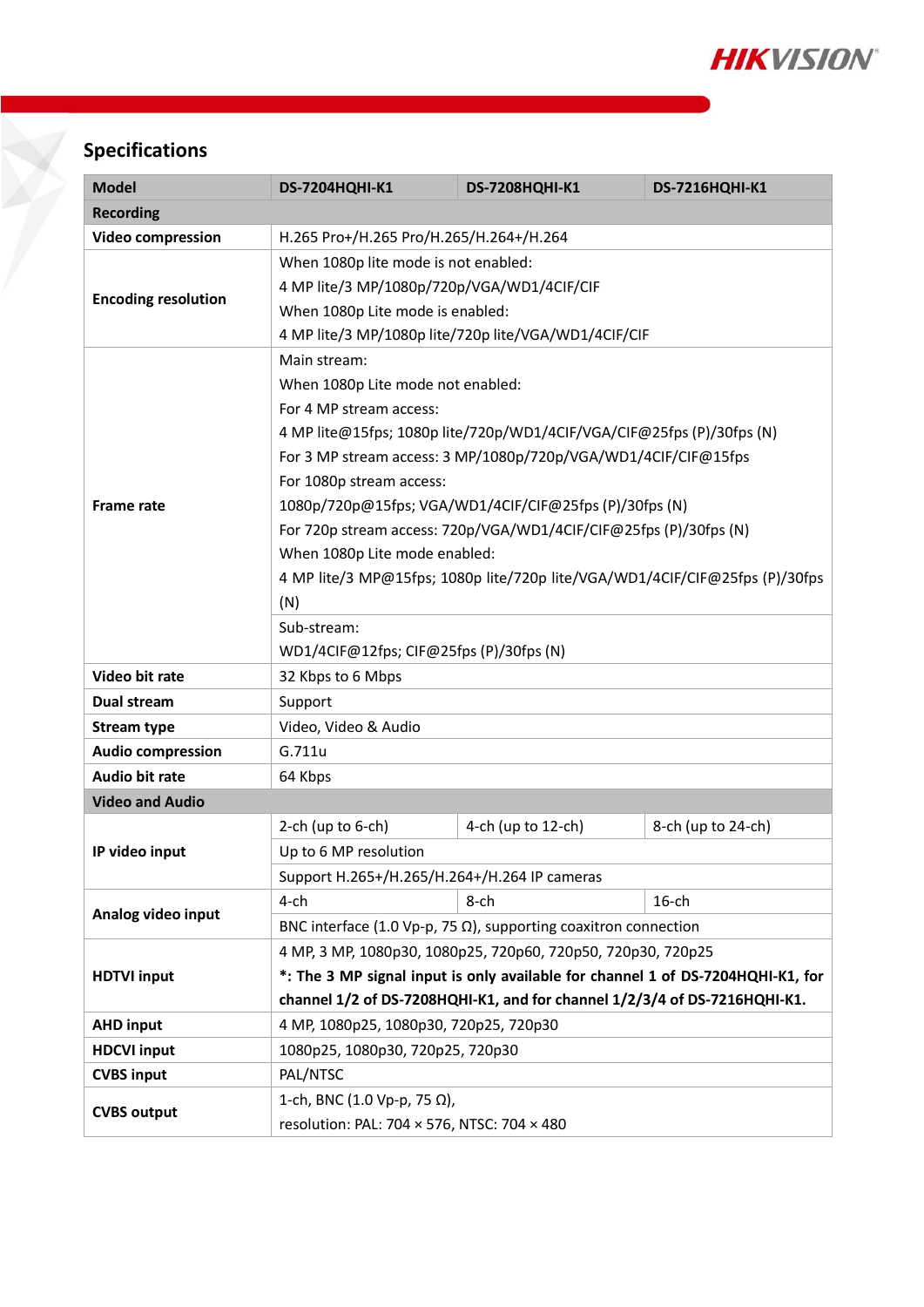

| HDMI/VGA output                      | 1-ch, 1920 × 1080/60Hz, 1280 × 1024/60Hz, 1280 ×<br>720/60Hz, 1024 × 768/60Hz              | <b>VGA: 1-ch,</b><br>1920 × 1080/60Hz, 1280 ×<br>1024/60Hz,<br>1280 × 720/60Hz, 1024 ×<br>768/60Hz<br>HDMI: 1-ch,<br>4K (3840 × 2160)/30Hz,<br>2K (2560 × 1440)/60Hz,<br>1920 × 1080/60Hz, 1280 ×<br>1024/60Hz,<br>1280 × 720/60Hz, 1024 ×<br>768/60Hz |          |  |  |
|--------------------------------------|--------------------------------------------------------------------------------------------|--------------------------------------------------------------------------------------------------------------------------------------------------------------------------------------------------------------------------------------------------------|----------|--|--|
| <b>Audio input</b>                   | 1-ch, RCA (2.0 Vp-p, 1 KΩ)                                                                 |                                                                                                                                                                                                                                                        |          |  |  |
| <b>Audio output</b>                  | 1-ch, RCA (Linear, $1 K\Omega$ )                                                           |                                                                                                                                                                                                                                                        |          |  |  |
| Two-way audio                        | 1-ch, RCA (2.0 Vp-p, 1 K $\Omega$ ) (using the first audio input)                          |                                                                                                                                                                                                                                                        |          |  |  |
| Synchronous playback                 | $4$ -ch                                                                                    | 8-ch                                                                                                                                                                                                                                                   | $16$ -ch |  |  |
| <b>Network</b>                       |                                                                                            |                                                                                                                                                                                                                                                        |          |  |  |
| <b>Remote connections</b>            | 32                                                                                         | 64                                                                                                                                                                                                                                                     | 128      |  |  |
| <b>Network protocols</b>             | TCP/IP, PPPoE, DHCP, Hik-Connect, DNS, DDNS, NTP, SADP, NFS, iSCSI, UPnP™,<br>HTTPS, ONVIF |                                                                                                                                                                                                                                                        |          |  |  |
| <b>Network interface</b>             | 1, RJ45 10M/100M self-adaptive Ethernet interface                                          | 1,<br>RJ45 10M/100M/1000M<br>self-adaptive<br>Ethernet interface                                                                                                                                                                                       |          |  |  |
| <b>Auxiliary interface</b>           |                                                                                            |                                                                                                                                                                                                                                                        |          |  |  |
| <b>SATA</b>                          | 1 SATA interface                                                                           |                                                                                                                                                                                                                                                        |          |  |  |
| Capacity                             | Up to 10 TB capacity for each disk                                                         |                                                                                                                                                                                                                                                        |          |  |  |
| <b>Serial interface</b>              | RS-485 (half-duplex)                                                                       |                                                                                                                                                                                                                                                        |          |  |  |
| <b>USB</b> interface                 | $2 \times$ USB 2.0                                                                         | Front panel: 1 × USB 2.0<br>Rear panel: $1 \times$ USB 3.0                                                                                                                                                                                             |          |  |  |
| Alarm in/out                         | N/A                                                                                        |                                                                                                                                                                                                                                                        |          |  |  |
| General                              |                                                                                            |                                                                                                                                                                                                                                                        |          |  |  |
| Power supply                         | 12 VDC                                                                                     |                                                                                                                                                                                                                                                        |          |  |  |
| Consumption<br>(without HDD)         | $\leq 6 W$<br>$\leq$ 7.5 W<br>$\leq$ 25 W                                                  |                                                                                                                                                                                                                                                        |          |  |  |
| <b>Working temperature</b>           | -10 °C to +55 °C (+14 °F to +131 °F)                                                       |                                                                                                                                                                                                                                                        |          |  |  |
| <b>Working humidity</b>              | 10% to 90%                                                                                 |                                                                                                                                                                                                                                                        |          |  |  |
| Dimensions ( $W \times D \times H$ ) | $315 \times 242 \times 45$ mm (12.4 $\times$ 9.5 $\times$ 1.8 inch)                        |                                                                                                                                                                                                                                                        |          |  |  |
| <b>Weights (without HDD)</b>         | ≤ 1.16 kg (2.6 lb)                                                                         | ≤ 2 kg $(4.4 \text{ lb})$                                                                                                                                                                                                                              |          |  |  |

H